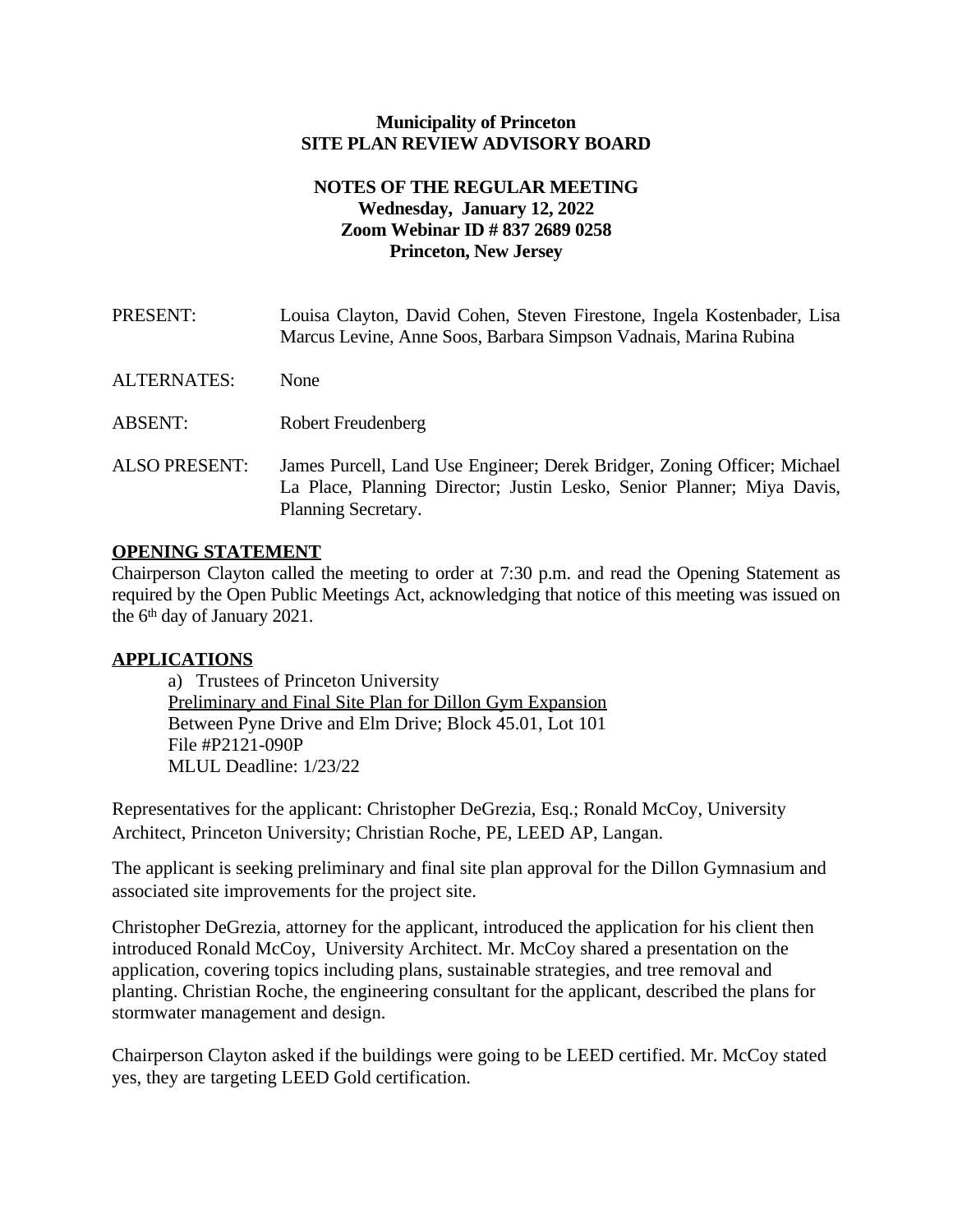Chairperson Clayton stated to the applicant when they typically take down trees, they do not replace them all on-site. Mr. McCoy stated all of the trees would be on-site.

Member Cohen stated he loved the materials palette.

Member Cohen asked about the new entrance on Elm Drive and its design. Mr. McCoy stated structural conditions prevented a broader opening in that area. Mr. McCoy stated that the design fits because it is prominent, but not too loud. Member Cohen thanked Mr. McCoy for walking through the design process.

Vice-Chair Marcus Levine asked why the seating is tucked in, away from sunlight. Mr. McCoy stated there is seating in the shade, center, and outside perimeter of the building. Mr. McCoy stated ADA-parking is located at a safe distance from the pedestrian crossing.

Vice-Chair Marcus Levine thanked Mr. McCoy for including sustainability in the project.

Mr. DeGrezia stated they have recently requested a sign variance.

Michael La Place, Director of Planning, asked for the University to be more specific about the location and area of the sign when coming to the Planning Board.

Mr. La Place stated that the tower is a landmark, but it is on the sideline of the project. He asked whether there was any consideration to using the tower as the entrance. Mr. McCoy stated it is an ADA nightmare and a very congested area.

Based on the foregoing, a motion was made by D. Cohen to recommend approval of the application as a preliminary and final major site plan with the recommendations described below. The motion was seconded by L. Marcus Levine.

Vote on motion:

For: Clayton, Cohen, Firestone, Kostenbader, Marcus Levine, Vadnais Against: None Abstain: None

# **MINUTES**

Chairperson Clayton stated they would vote on the minutes. She stated that this would be a voice vote of those eligible to vote.

- a) October 13, 2021 Regular Meeting (carried from 12/8/21) Motion to approve the meeting minutes of October 13, 2021, and carried by a voice vote of those eligible to vote (5-0).
- b) October 6, 2021 Special Workshop (carried from 12/8/21) Motion to approve the meeting minutes of October 6, 2021, and carried by a voice vote of those eligible to vote (5-0).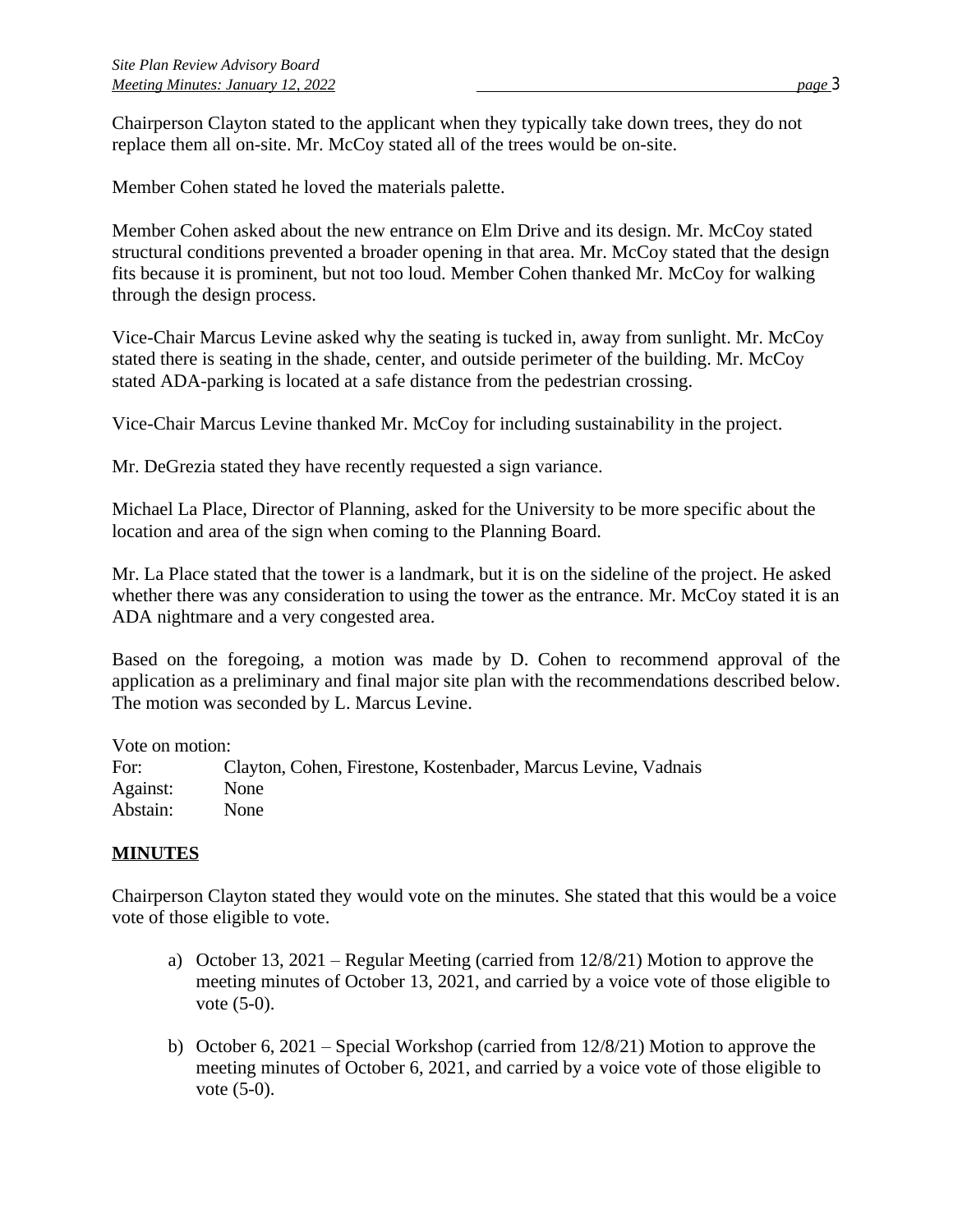- c) September 22, 2021 Regular Meeting (carried from 12/8/21) Motion to approve the meeting minutes of October 22, 2021, and carried by a voice vote of those eligible to vote (5-0).
- d) September 9, 2020 Regular Meeting (carried from 12/8/21) Motion to approve the meeting minutes of October 13, 2021, and carried by a voice vote of those eligible to vote (3-0).
- e) December 8, 2021 Regular Meeting carried to next meeting.

# **APPLICATIONS**

b) Simplify Living, Inc. Minor Site Plan 39 Linden Lane; Block 33.03, Lot 69 File #P2121-007PM MLUL Deadline: 2/5/22

Representatives for the applicant: Ryan Kennedy, Esq.; James Chmielak, PE, PP; Akash Ghulyani, Simplify Living, Inc.

The applicant is seeking a minor site plan approval for 39 Linden Lane and associated site improvements for the project site.

Member Kostenbader and Vice-Chairperson Marcus Levine recused themselves at 8:37 pm.

Member Rubina joined at 8:46 pm.

Ryan Kennedy, attorney for the applicant, introduced the application for his client and also introduced James Chmielak, engineer for the applicant. Mr. Chmielak shared a presentation on the application, covering topics including plans, stormwater, parking, landscape, and plantings. Akash Ghulyani, representative for Simplify Living, Inc, described the green elements of the building, renderings, and plans.

Member Cohen referenced the Humbert Street Simplify Living project and asked if there were requirements for the lot to be front on the street. Mr. Kennedy stated there are provisions within neighborhood character requirements and noted this was based on the interpretation that these were attached dwellings. Mr. Kennedy stated based on the provisions this was also why they submitted originally as multiple dwellings.

Chairperson Clayton asked whether the cars would back out of the driveway or turn around. Mr. Chmielak stated they would back out of the driveway, similar to other residents within the neighborhood. Chairperson Clayton asked if the applicant looked into the car being able to turn around. Mr. Chimielak stated to do a large parking area would decrease the open space and increase impervious coverage.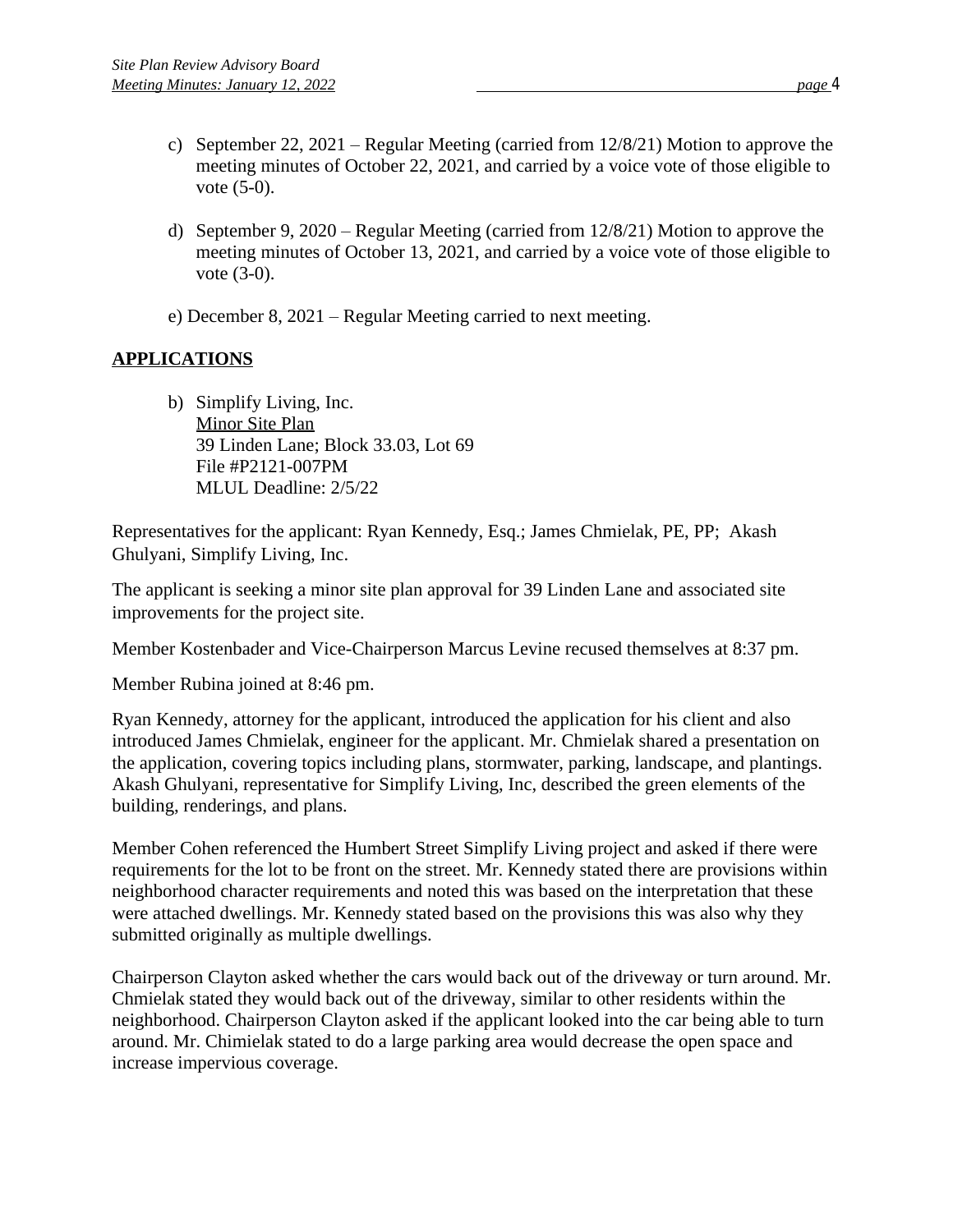Member Cohen asked why was the access easement being terminated. Mr. Kennedy stated he was surprised when using the easement, it would be a larger use of impervious coverage. Mr. Kennedy stated the applicant tried several designs to figure out how to use the easement. Mr. Kennedy stated there was no way to turn cars at that angle. Chairperson Clayton stated it did not make sense to use the driveway, not on their lot. Chairperson Clayton stated they could have had the cars come in and make a left to park and back out and go forward out the shared driveway. Chairperson Clayton stated it would have saved a lot of impervious coverage. Mr. Ghulyani stated it would be tight to turn around. Mr. Chmielak stated they want to maintain the impervious coverage and stay within the thresholds.

Chairperson Clayton stated that they would reduce impervious coverage by only parking the cars and using the shared driveway. Chairperson Clayton also stated it would be safer for the driver because they could back out and go on to Linden Lane going forward. She said she worried about the cars backing out a long-distance and navigating the post for the overhung balconies. Mr. Kennedy stated that they would look at it and use it as a comparison to show that it does not work in the layout to the Planning Board.

Chairperson Clayton stated the applicant should put units A & B together and separate unit C. She also mentioned unit C should be placed in the rear to allow parking in between the units. Chairperson Clayton stated this would be a safer alternative and decrease impervious coverage.

Member Cohen stated the applicant could change the footprint of the building, making it less deep and a little bit wider. He mentioned this would allow for maneuvering space.

Mr. Kennedy stated they had explored Chairperson Clayton's plan with separating the buildings. Mr. Kennedy stated they looked into parking between the building. He mentioned they would present the options that did not work to the Planning Board.

Mr. Kennedy asked if the project was not counted as an attached dwelling matter instead of sticking to the artificial set of rules. Chairperson Clayton stated that since there is no actual road there, she sees it as odd in the middle of a residential neighborhood to turn the lot in a different direction.

Chairperson Clayton stated if this application goes through, people in the future would believe that they could turn the lot frontage too.

Chairperson Clayton also mentioned the applicant could instead turn it into a multiple dwelling and they would have fewer variances.

Member Cohen stated they should be looking at the accessory dwelling unit ordinance. Member Cohen stated the units would be a little smaller. Member Cohen mentioned they could do a standard duplex facing Linden Lane, do a free-standing duplex in the rear, and use the existing driveway. Member Cohen stated this would cut back on variances. Mr. Kennedy stated the ADU only works for a single-family and not a duplex. Derek Bridger, Zoning Officer, stated yes, Mr. Kennedy was correct.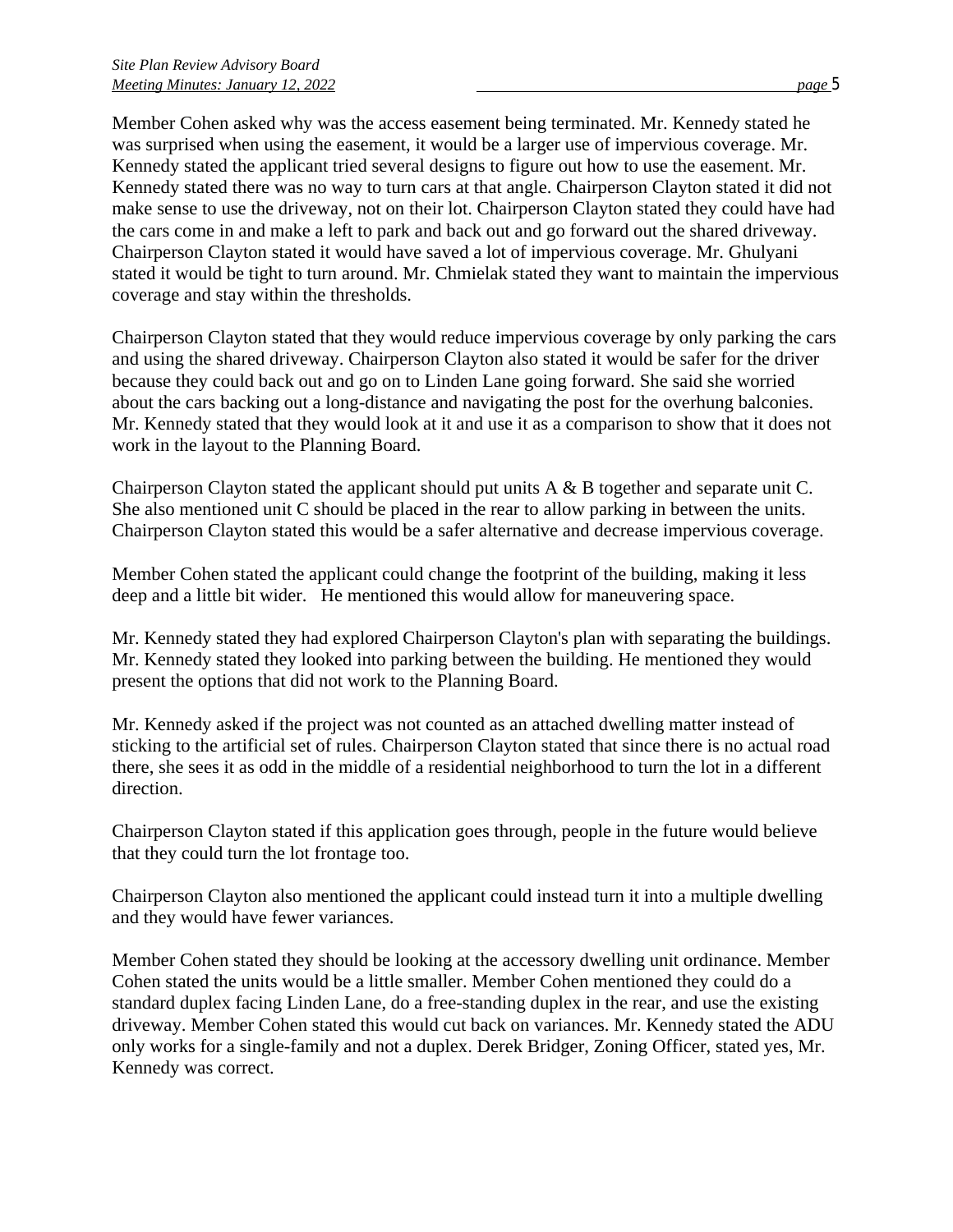Chairperson Clayton stated they could make condominiums and sell them separately. Mr. Kennedy responded yes. Chairperson Clayton stated that unit A could get a lot with a front yard, unit B gets the middle, and unit C gets everything to the rear, including open space for everyone. Mr. Kennedy stated that they are not splitting the lot and designated areas.

Member Cohen asked whether he had a planning testimony on why the variances should be granted. Member Cohen mentioned the applicant is using this site intensely; they need to understand the benefits and detriments are. Mr. Kennedy stated Jim Chmielak is a planner, and yes he could give a testimony to the Planning Board. Mr. Kennedy noted this is supportable from a C2 and C1 variance standard.

Member Vadnais asked could you address stormwater and how the dry well would work. Mr. Chmielak stated the dry well would manage the retention of water from the roof area. Member Vadnais asked whether they could use green infrastructure on this site. Mr. Chmielak stated they have two components: water quality swale with native plantings.

Member Vadnais asked where does the dry well runs off. Mr. Chmielak stated that it would flow off the property according to its existing conditions. Member Vadnais asked would there be more water. Mr. Chmielak stated it would be less because the dry well would be managing that increase from the development.

Member Rubina asked Mr. Bridger if multiple buildings were not allowed on this site. Mr. Bridger stated it is a definition of attached dwelling that meets the ordinance, and a multiple dwelling means units on top of another.

Member Rubina asked if there is a way to do separate buildings without causing a variance. Mr. Bridger stated there are some variances.

Member Rubina stated that she recommended the applicant put three lots on the property. Member Rubina stated that municipal zoning requirements push people to comply with ordinances that do not make sense. Member Cohen stated they could do multiple dwellings without any issues.

Member Cohen stated he had a concern the middle unit does not have a path to get to it.

Member Clayton asked whether they could have a separate building in the back. Mr. Cohen stated no.

Mr. Kennedy stated these constraints came up in their process and that arrangement results in a bulk variance. Mr. Kennedy stated he hoped that the Planning Board could grant it. Mr. Kennedy stated they could get support for multiple unit projects or a duplex with an ADU.

Michael La Place, Planning Director, stated he would like to have seen a design that went with the design of the neighborhood.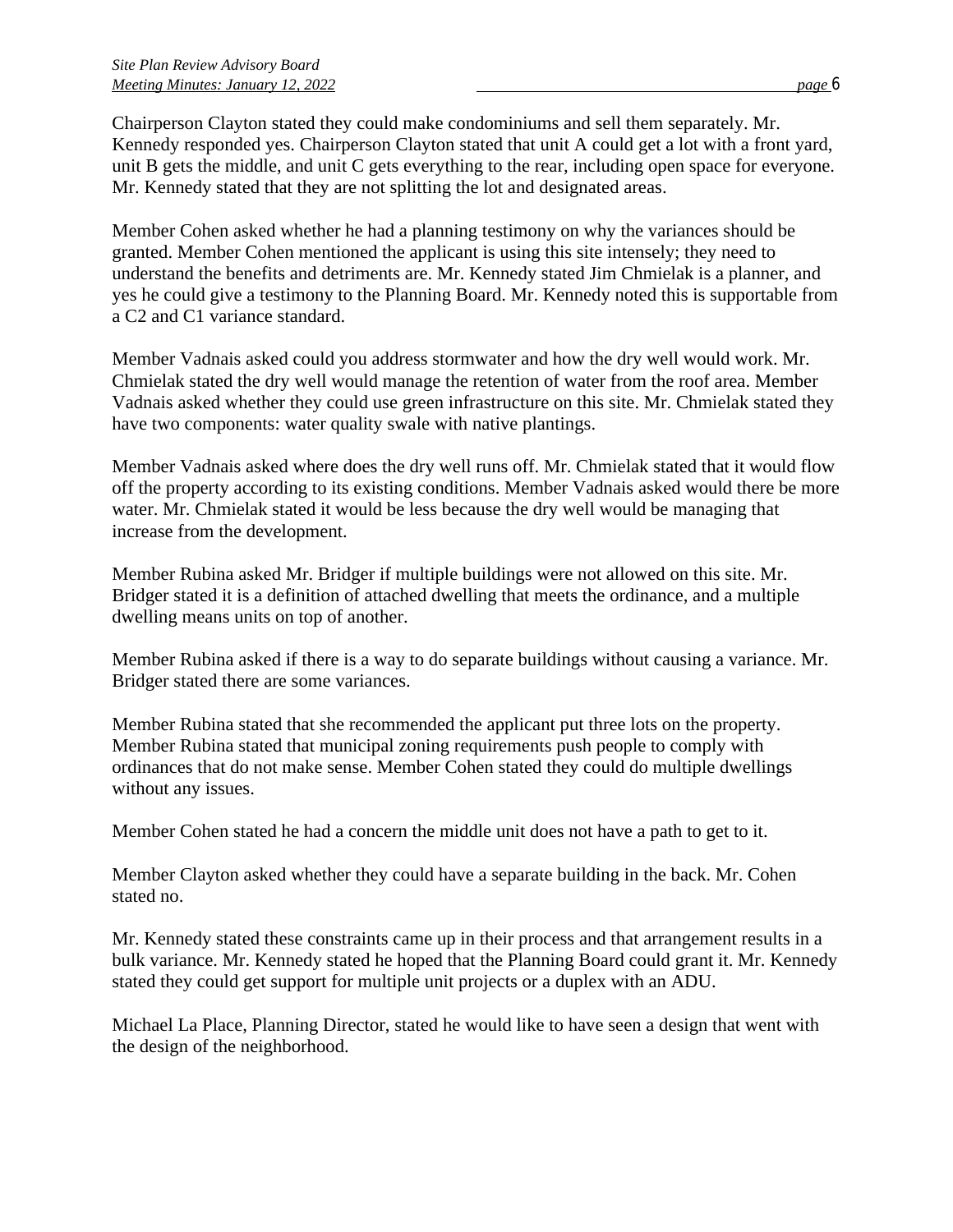Chairperson Clayton stated from a design standpoint that she would prefer a more prominent building in the front and a smaller building in the back to fit with the neighborhood and allow for a safer parking situation.

Member Rubina stated the applicants followed the ordinance, which is how they got to this design. Member Rubina stated they could have put two buildings and would have not needed to go to the Planning Board. She thanked them for adding more needed housing.

Member Vadnais stated that she would like to see one building, more control of stormwater, and more options for green infrastructure. She stated multiply dwelling units are a great idea; each unit would have one floor, so there are no stairs to deal with.

Member Cohen stated that the applicant should look at the flag lots for design elements.

Mr. La Place asked whether the applicant looked into the extension of Spruce Lane in the rear of the lot. Mr. Kennedy stated that he was unaware of that possibility since the lot was far in.

Mr. La Place stated that the applicant should show the west elevation and how it fits with the streetscape during the Planning Board meeting.

Member Cohen stated he does not encourage the applicant to go in this direction. Member Cohen stated the conversation was too complicated to make a recommendation besides not approving this design.

Chairperson Clayton stated they could not make a decision tonight. Mr. Kennedy stated they would take the Board's comments and reflect on them.

Member Cohen stated it be great if they could save the oak tree.

# **REORGANIZATION**

- a. Nominating Committee Report
- b. Election of Officers
	- 1. Nomination and Appointment of Chairperson

Motion was made by Member Firestone to appoint Chairperson Clayton as Chairperson. The motion was seconded by Member Cohen. The vote was 5-0 in favor of those eligible to vote.

2. Nomination and Appointment of Vice-Chairperson

Motion was made by Member Firestone to reappoint Vice-Chairperson Marcus Levine as Vice-Chairperson. The motion was seconded by Chairperson Clayton. The vote was 5-0 in favor of those eligible to vote.

c. 2022 Calendar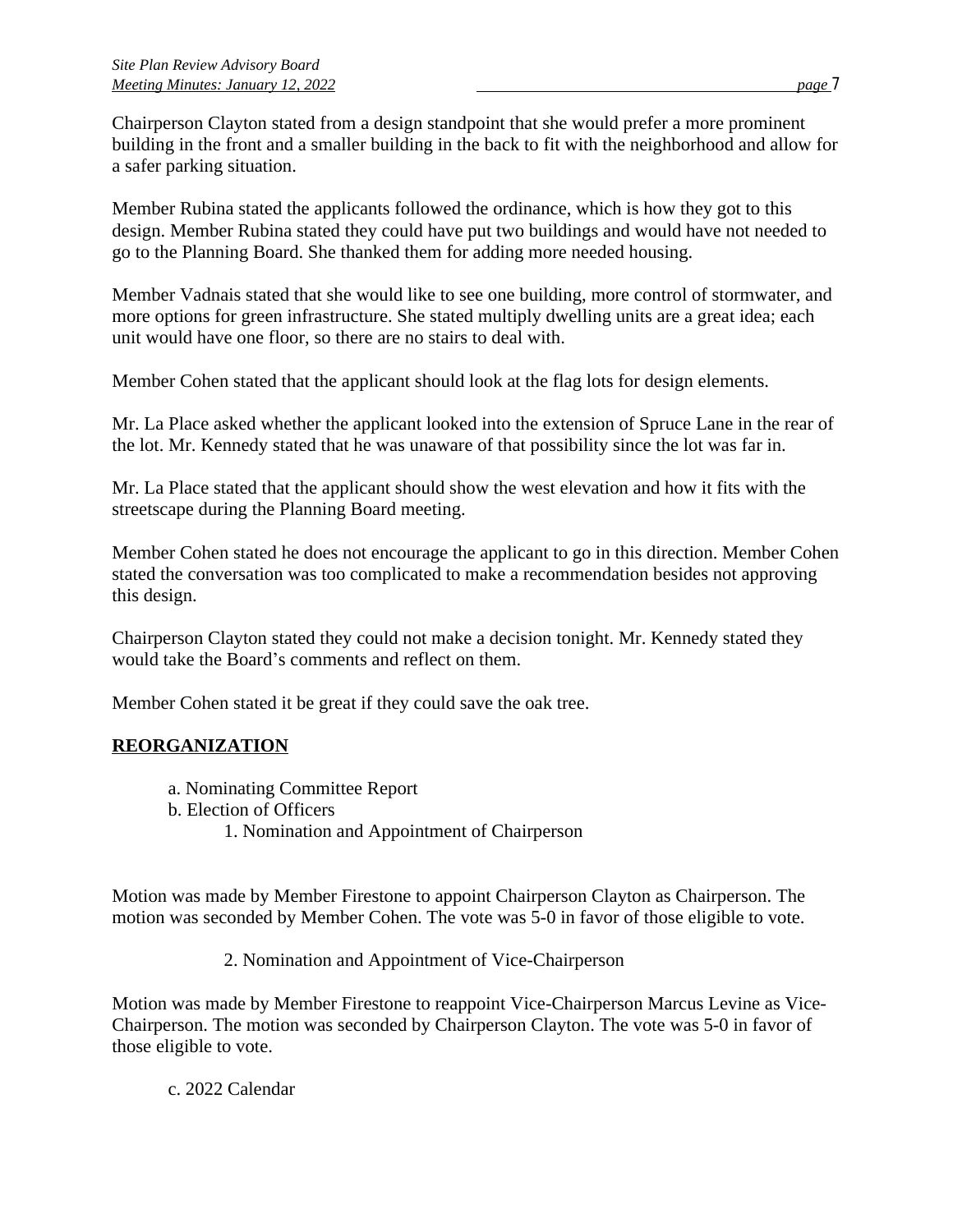- d. Appointment of SPRAB Secretary
- e. Fixed Charges for Meeting Notices
- f. Special Charges

A motion was made by Member Cohen to approve the four resolutions. The motion was seconded by Member Firestone. The vote was 6-0 in favor.

# **DISCUSSION**

### **Discussion of the Ordinance to Disband SPRAB #2022-01**

Member Cohen recused himself from the discussion at 9:35.

Member Soos joined at 9:38 pm.

Chairperson Clayton expressed concerns in regards to the disbandment of SPRAB. Chairperson Clayton stated she believes SPRAB is a valuable service to the town. Ms. Clayton stated that staff jobs are to make sure the applicant is compliant and not to look at the design details of the project like SPRAB.

Member Soos expressed her concerns with the disbandment of SPRAB. She stated now with SPRAB possible ending it would be up to staff to take on the role of SPRAB.

Member Vadnais expressed her concerns about SPRAB and how being from the Stormwater Commission, SPRAB has given them a chance to speak with the applicant. She also stated that she is happy that SPRAB is an advisory board to give suggestions for improving the projects.

Member Rubina expressed her disappointment in SPRAB and how it does not work the way it is supposed to. Member Rubina noted that SPRAB is set up is too late for the applicants. She also stated their time has been disrespected by giving reports too late to revise projects before their Planning Board hearings. Member Rubina stated that an advisory board should meet with them at the beginning and the end of the project. She also stated that in the future there should be a checklist given to applicants to cover topics at the new advisory board meeting.

Vice-Chairperson Marcus Levine expressed her concerns. She stated she agreed with Member Rubina and that SPRAB was late in the process and hopes whatever comes next can meet with the applicant earlier. She also mentioned SPRAB gives a whole new layer to the process than staff.

With no further business before the Board, motion was made by Member Vadnais and seconded by Vice-Chairperson Marcus Levine, to adjourn the meeting at 10:30 PM.

# *NOTE: THESE MINUTES WERE APPROVED ADMINISTRATIVELY ON FEBRUARY 2, 2022 AFTER THE DISBANDMENT OF SPRAB VIA COUNCIL ORDINANCE #2022-1 ON JANUARY 24, 2022.*